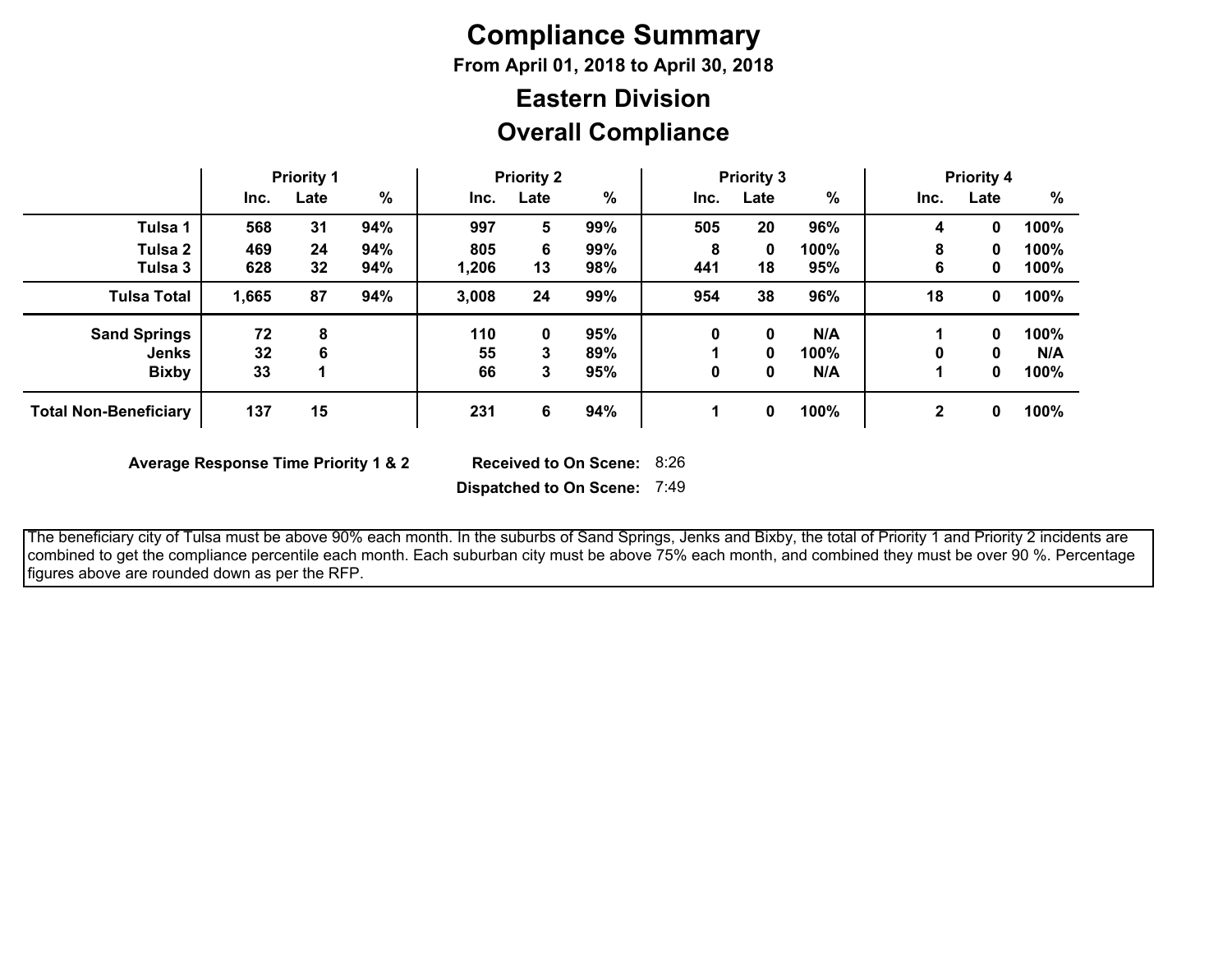# **Compliance Summary**

**From April 01, 2018 to April 30, 2018**

### **Overall Compliance Western Division**

|                               | <b>Priority 1</b> |              | <b>Priority 2</b> |                 |             | <b>Priority 3</b> |             |              |     | <b>Priority 4</b><br>%<br>Inc.<br>Late<br>75%<br>8<br>$\overline{2}$<br>100%<br>4<br>$\mathbf{0}$ |              |     |
|-------------------------------|-------------------|--------------|-------------------|-----------------|-------------|-------------------|-------------|--------------|-----|---------------------------------------------------------------------------------------------------|--------------|-----|
|                               |                   | Inc. Late    | $\%$              | Inc.            | Late        | $\frac{9}{6}$     | Inc.        | Late         | %   |                                                                                                   |              |     |
| <b>Oklahoma City 1</b>        | 920               | 78           | 91%               | 1,614           | 22          | 98%               | 424         | 18           | 95% |                                                                                                   |              |     |
| <b>Oklahoma City 2</b>        | 953               | 119          | 87%               | 1,437           | 32          | 97%               | 259         | 18           | 93% |                                                                                                   |              |     |
| <b>Edmond</b>                 | 148               | 22           | 85%               | 245             | 8           | 96%               | 60          | 6            | 90% | 0                                                                                                 | 0            | N/A |
| <b>Total OKC &amp; Edmond</b> | 2,021             | 219          | 89%               | 3,296           | 62          | 98%               | 743         | 42           | 94% | 12                                                                                                | $\mathbf{2}$ | 83% |
| <b>Mustang</b>                | 33                | 11           |                   | 44              | 6           | 77%               | 21          | $\mathbf{2}$ | 90% | $\mathbf 0$                                                                                       | $\mathbf 0$  | N/A |
| <b>The Village</b>            | 16                | $\mathbf{2}$ |                   | 44              | $\mathbf 0$ | 96%               | 0           | 0            | N/A | $\mathbf{0}$                                                                                      | $\mathbf{0}$ | N/A |
| <b>Nichols Hills</b>          | $\mathbf{2}$      | 1            |                   | $5\phantom{.0}$ | 0           | 85%               | 0           | $\mathbf 0$  | N/A | 0                                                                                                 | $\mathbf 0$  | N/A |
| <b>Total Non-Beneficiary</b>  | 51                | 14           |                   | 93              | 6           | 86%               | 21          | $\mathbf{2}$ | 90% | 0                                                                                                 | $\mathbf 0$  | N/A |
| Piedmont                      | 5                 |              |                   | 6               |             |                   | $\mathbf 0$ |              |     | $\mathbf 0$                                                                                       |              |     |

**Average Response Time Priority 1 & 2** 

**Dispatched to On Scene:** 9:10 Received to On Scene: 9:38

 The beneficiary city of Oklahoma City must be above 90% each month. In the suburbs of Warr Acres, Bethany, Mustang, The Village, and Nichols Hills, the total of Priority 1 and Priority 2 incidents are combined to get the compliance percentile each month. Each suburban city must be above 75% each month, and combined they must be over 90 %. Percentage figures above are rounded down as per the RFP.